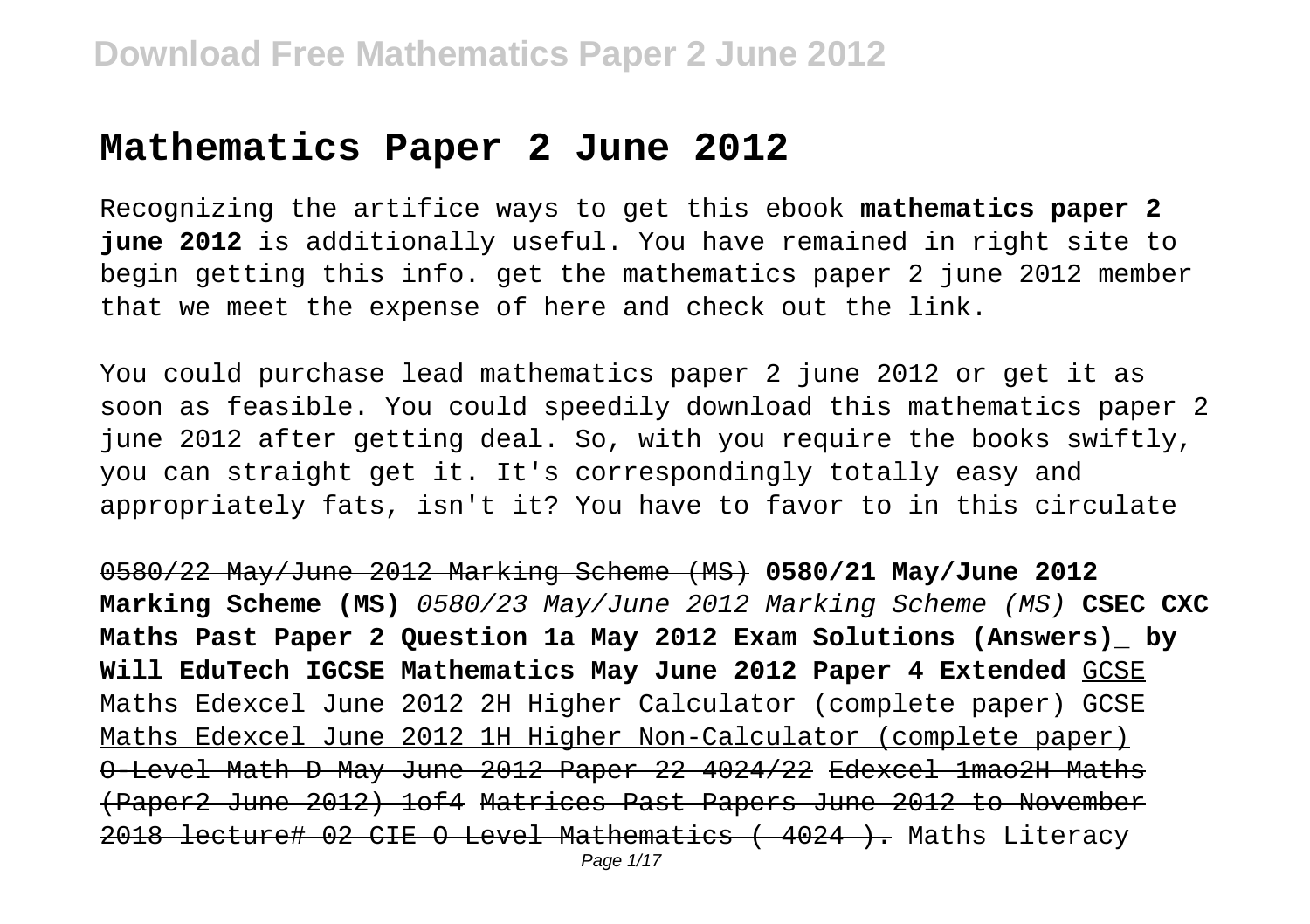Paper 2- Segment3 Live Rpt from 29 October 2011 **Mathematics N3 April** 2019 Question Paper and Memo how to embarrass your math teacher Show 2: Tax, Inflation, Interest, Currency And Fluctuations - Whole show (English) June 2019 Paper 1 Qn 1 to 3 Mathematics Maths Literacy Gr.12 - Taxation - part 1 -17.10.2013 ZIMSEC MATHS REVISION 2020. zimsec maths paper 1 june 2019. Zimsec maths past papers.zimsec 2020 EdExcel A-Level Maths June 2018 Paper 2 (Pure Mathematics 2) GCSE Maths Edexcel June 2015 Non-Calculator (Full Paper) GCSE Maths Edexcel Foundation Non-Calculator June 2013 (worked answers)

EDEXCEL GCSE Maths. June 2018. Paper 2. Higher. Calculator. 2H. EdExcel AS-Level Maths June 2018 Paper 2 (Statistics and Mechanics) Economics UGC NET/JRF Solved Paper 2 June 2012 (0.31 to 50) by IIT Kharagpur Scholar Math 4024 | Trigonometry | Part 2 | O Level | Syllabus D | May/June 2012 - Paper 2 **GCSE Maths Edexcel June 2013 1H Higher Non-Calculator (complete paper) O-Level Math D May June 2012 Paper 21 4024/21 Trapezium Rule : C2 Edexcel June 2012 Q7 : ExamSolutions Maths Tutorials** GCSE Mathematics - AQA June 2012 - Paper 1 (Foundation) Q17

Mathematics Paper 2 June 2012

Summer 2012 GCSE Mathematics (Linear) 1MA0 Higher (Calculator) Paper 2H . Edexcel and BTEC Qualifications Edexcel and BTEC qualifications come from Pearson, the world's leading learning company. We provide a Page 2/17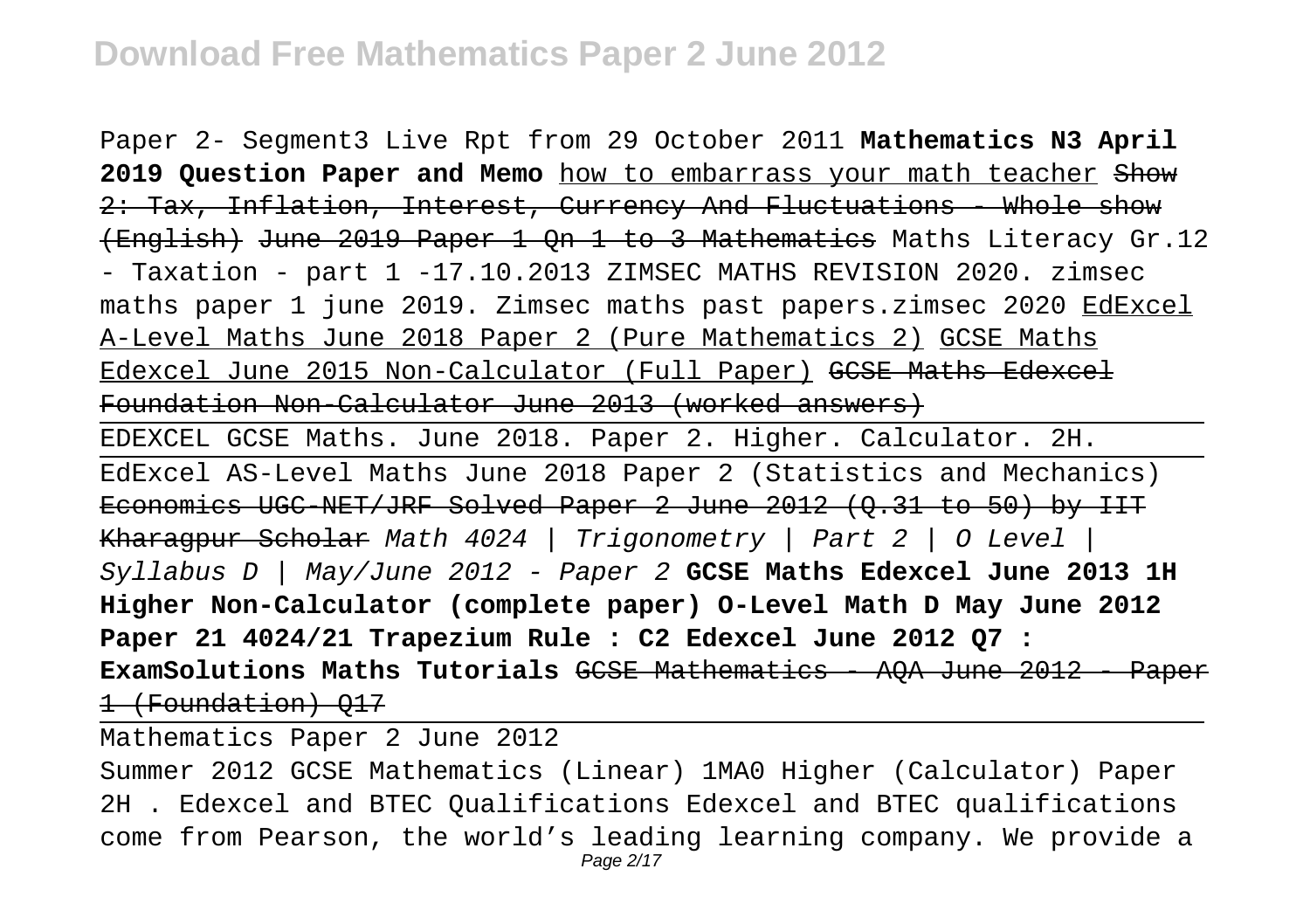wide range of qualifications including ... 2 B2 for triangle with vertices  $(2,-1)$   $(4, -1)$   $(4, -4)$ 

Mark Scheme (Results) Summer 2012 - Edexcel General Certificate of Secondary Education . June 2012 . Mathematics (Linear) B 4365 . Paper 2 . Foundation Tier. Final . Mark Scheme . Version 1.1

General Certificate of Secondary Education Mathematics ... AQA GCSE Mathematics Linear (B) 4365/ Paper 2 Higher Tier /June 2012 / Final 5 Q Answer Mark Comments 5 15 ( ) (3 13 + 8) or 15 47 M1 15 3 13 + 15 8 or 15 39 + 15 8 45 13 + 15 8 or 585 + 120 oe (£) 705 A1 6(a) x  $+ x + 16 + 118 + 134 = 360$  or  $2 x + 268 = 360$  M1 oe

General Certificate of Secondary Education Mathematics ... Paper 2 - June 2012 - 8360/2 - AQA Level 2 Certificate in Further Mathematics 4 Paper 2 - Calculator Q Answer Mark Comments 1 Radius = 36 or 6 B1 Diameter = 2 36 or 12 2 ( ) ?( ) their radius M1 ?( ) their diameter 12?or [37.68, 37.704] A1 2 15x2 – 8x B2 B1 Only one term Page 3/17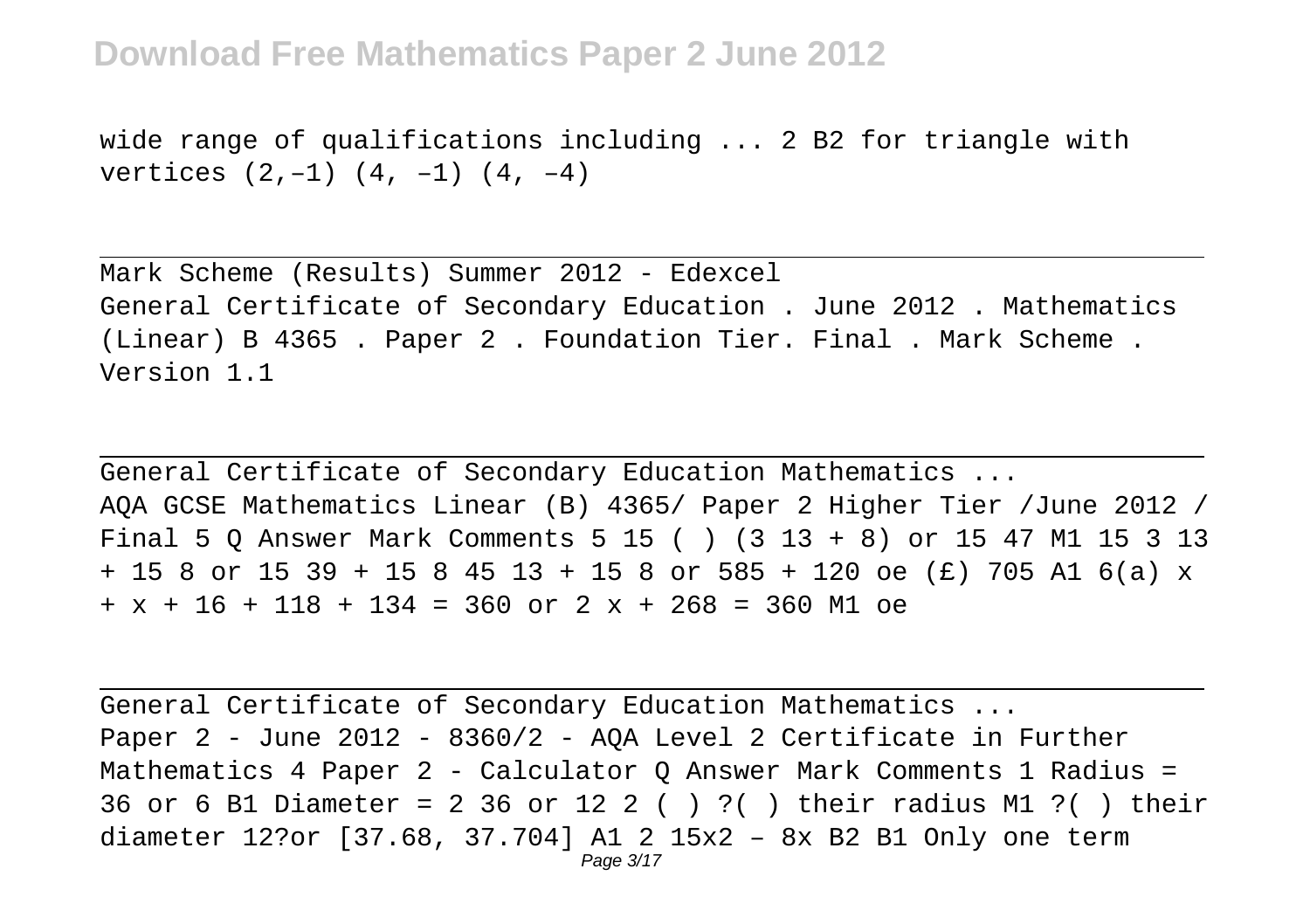correct 3 8 2 or4 2 64 16 80 ( 8 2) or ( 4 2) M1 82 their 42 M1Dep 8.944(…) or 80 A1 oe eg 4 5

Level 2 Certificate in Further Mathematics June 2012 Paper ... Online Help for CXC CSEC Mathematics, Past Papers, Worksheets, Tutorials and Solutions CSEC Math Tutor: Home Exam Strategy Past Papers Solutions CSEC Topics Mathematics SBA Post a question CSEC Mathematics May/June 2012 Paper 2 Solutions ... CSEC Mathematics May/June 2012 Paper 2 Solutions.

CSEC Mathematics May/June 2012 Paper 2 Solutions June 2012 Question Papers. In this area you will find PDF copies of the Linear question papers from June 2012. If you want to use these papers as a mock examinations, we strongly advise waiting until August, when the grade boundaries and mark schemes will be published in this area.

June 2012 Question Papers - AQA All About Maths Summer 2012 GCSE Mathematics (Linear) 1MA0 Foundation (Calculator) Page 4/17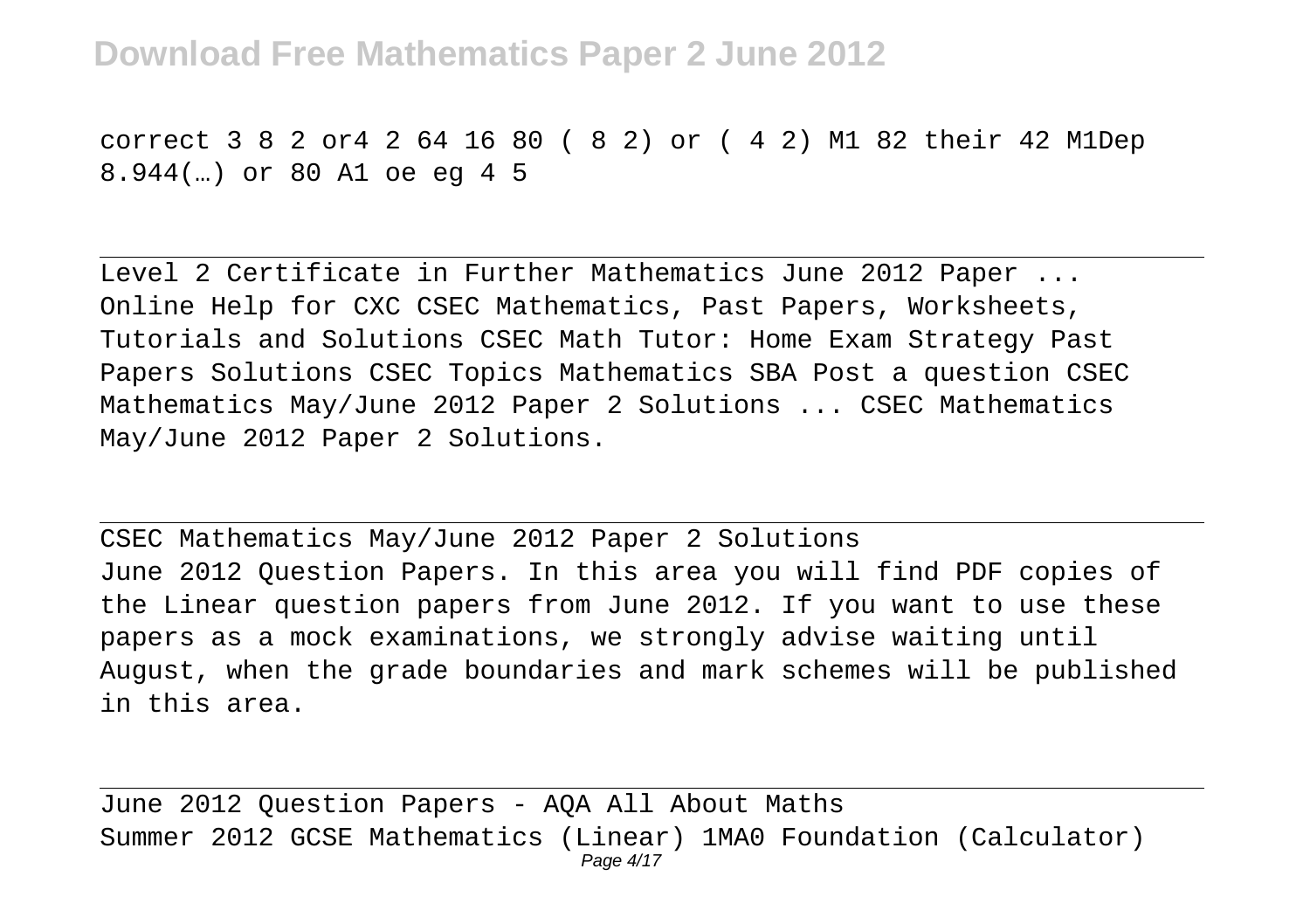Paper 2F . Edexcel and BTEC Qualifications Edexcel and BTEC qualifications come from Pearson, the world's leading ... 2 M1 for 4m = 15 – 6 or clear attempt to subtract 6 from both sides of the equation A1 for 2 4 1

Mark Scheme (Results) Summer 2012 - Edexcel Edexcel GCSE Maths Specification at a Glance. The Edexcel GCSE maths assessments will cover the following content headings:  $\cdot$  1 Number  $\cdot$  2 Algebra  $\cdot$  3 Ratio, proportion and rates of change  $\cdot$  4 Geometry and measures  $\cdot$  5 Probability  $\cdot$  6 Statistics These content headings are covered by specific topics below which collectively make up the entire Edexcel specification.

Edexcel GCSE Maths Past Papers | Edexcel Mark Schemes Maths Genie GCSE Revision - GCSE Exam Papers. Edexcel past exam papers, mark schemes, grade boundaries and model answers. ... June 2017 Higher Paper 2: Mark Scheme: Solutions: Video: June 2017 Higher Paper 3: Mark Scheme: Solutions: ... June 2012 Non Calculator: Mark Scheme: Solutions: June 2012 Calculator: Mark Scheme: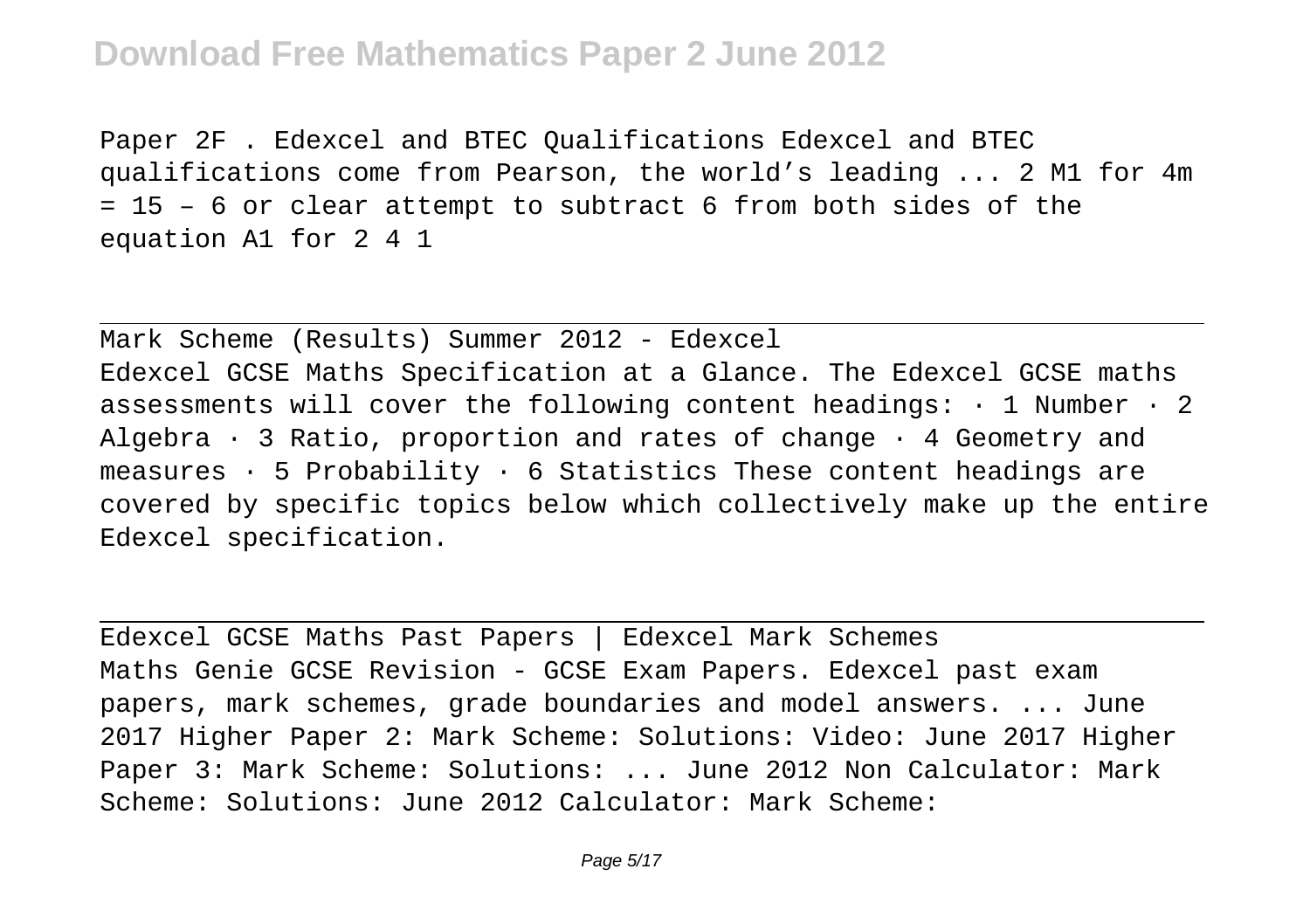Maths Genie - GCSE Maths Papers - Past Papers, Mark ... Edexcel GCSE Maths past exam papers and marking schemes for GCSE (9-1) in Mathematics (1MA1) and prior to 2017 Mathematics A and Mathematics B Syllabuses, the past papers are free to download for you to use as practice for your exams.

Edexcel GCSE Maths Past Papers - Revision Maths Level 2 Certificate in Further Mathematics. June 2012 Question Papers & Mark Schemes. Further Mathematics Level 2 (8360) Paper 1 Question Paper ? (1) Download file (143.1k) Related resources: Level 2 Certificate June 2012. Further Mathematics Level 2 (8360) Paper 1 Mark Scheme

June 2012 - AQA All About Maths Paper Reference Turn over P40647A ©2012 Pearson Education Ltd. 6/6/7/3/ \*P40647A0124\* Edexcel GCSE Mathematics A Paper 2 (Calculator) Higher Tier Wednesday 13 June 2012 – Morning Time: 1 hour 45 minutes 1MA0/2H You must have: Ruler graduated in centimetres and millimetres, protractor, pair of compasses, pen, HB pencil, eraser, calculator. Page 6/17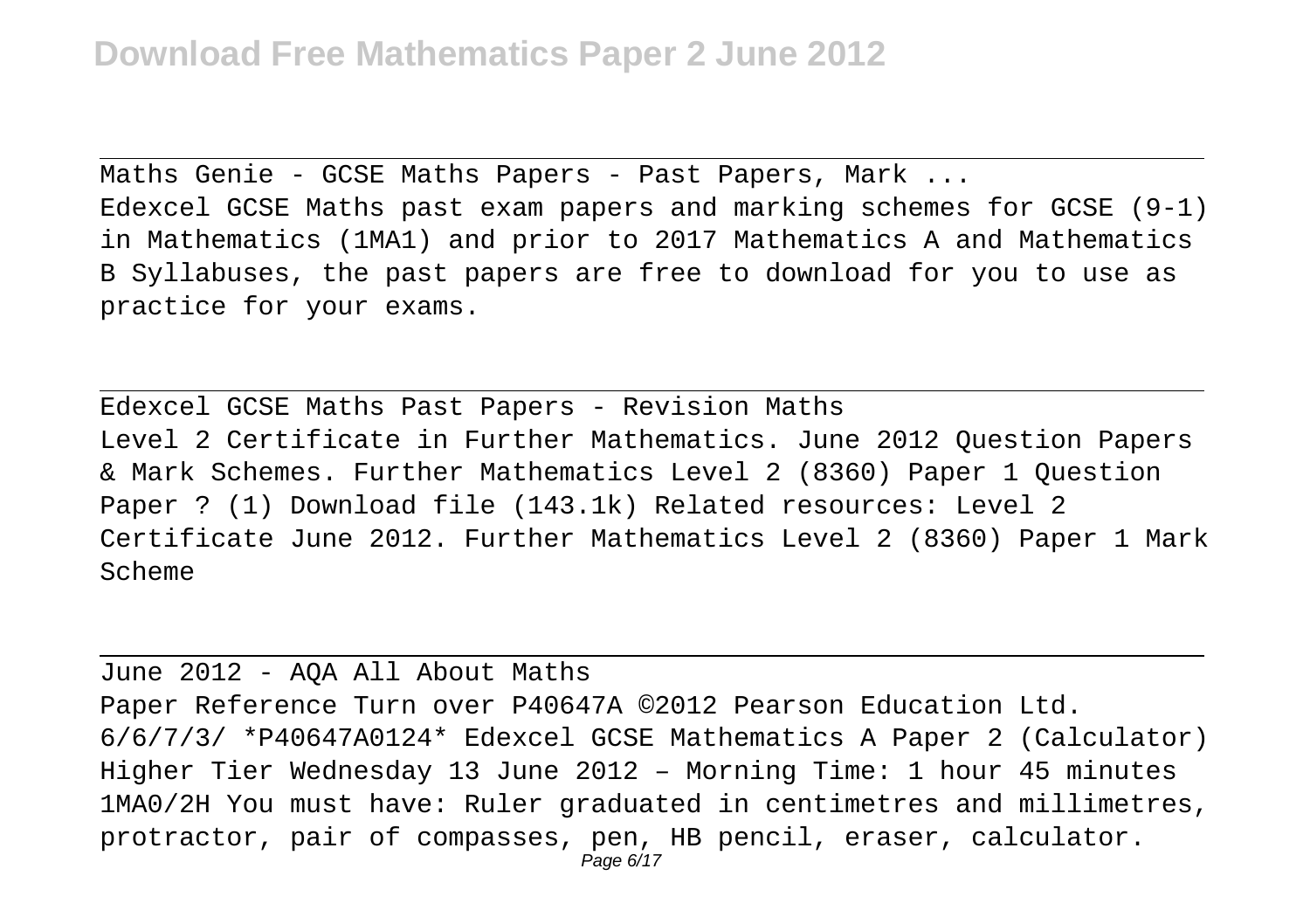Centre Number Candidate Number Edexcel GCSE Mathematics A Complete AS and A level Mathematics 2012 Past Papers Directory AS and A level Mathematics May & June Past Papers 9709\_s12\_gt 9709\_s12\_ms\_11 9709\_s12\_ms\_12 9709\_s12\_ms\_13 9709\_s12\_ms\_21 9709\_s12\_ms\_22 9709\_s12\_ms\_23 9709\_s12\_ms\_31 9709\_s12\_ms\_32 9709\_s12\_ms\_33 9709\_s12\_ms\_41 9709\_s12\_ms\_42 9709\_s12\_ms\_43 9709\_s12\_ms\_51 9709\_s12\_ms\_52 9709\_s12\_ms\_53 9709\_s12\_ms\_61 9709\_s12\_ms\_62 9709 s12 ms 63 ...

AS and A level Mathematics 2012 Past Papers - CIE Notes CSEC Maths Past Paper Solutions 2005-2019 (June & January) This publication covers solutions to CSEC Mathematics Past Papers for January and June examinations for the period 2005-2019. Some solutions are deliberately expressed in more detail than what is usually required at an examination level, so as to enhance a deeper and fuller understanding of the mathematics involved.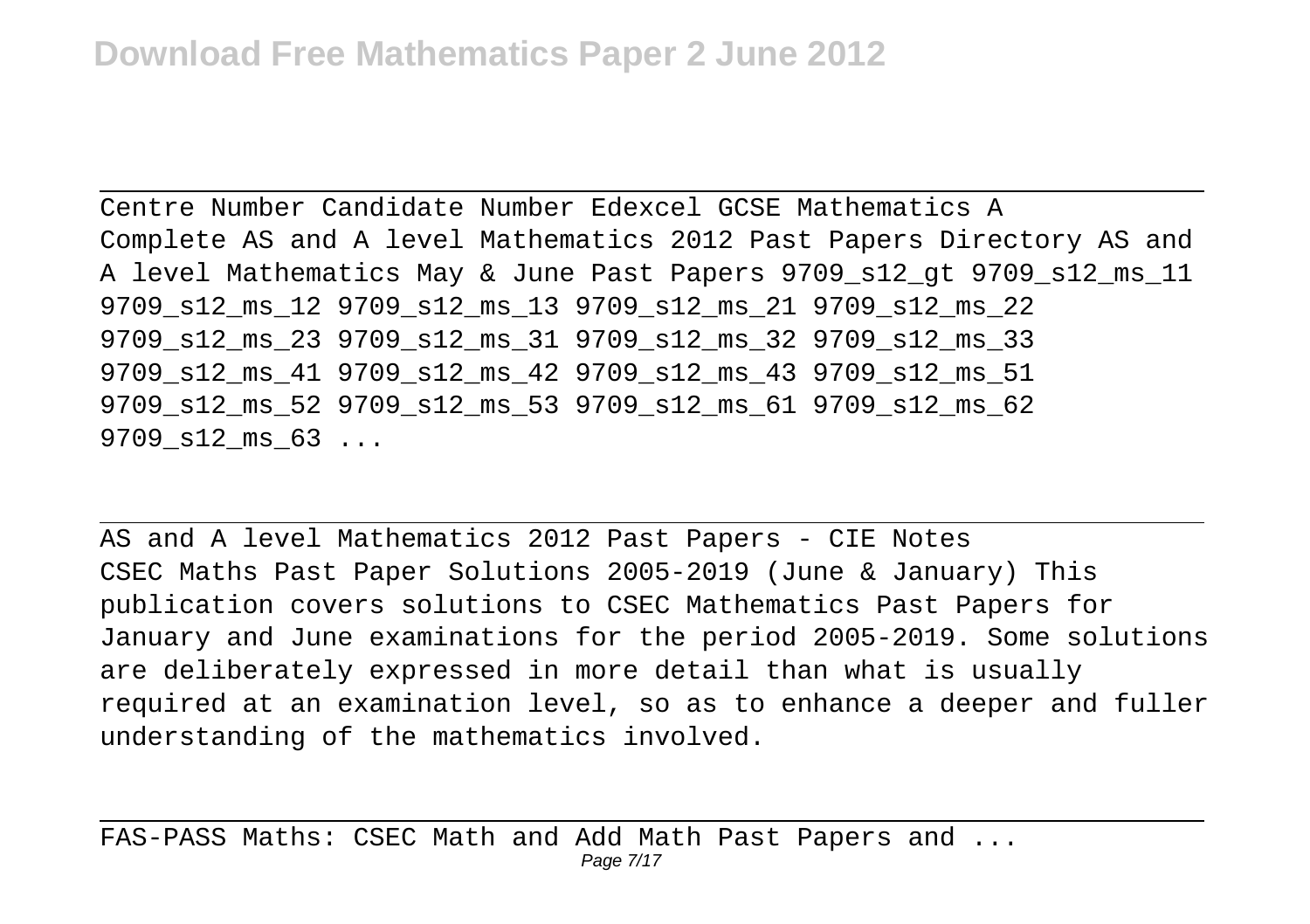IGCSE Mathematics 0580 Past Papers About IGCSE Mathematics Syllabus An essential subject for all learners, Cambridge IGCSE Mathematics encourages the development of mathematical knowledge as a key life skill, and as a basis for more advanced study. The syllabus aims to build learners' confidence by helping them develop a feel for numbers, patterns and relationships, […]

IGCSE Mathematics 0580 Past Papers March, May & November ... November 2012 GCSE Mathematics (Linear) 1MA0 Higher (Calculator) Paper 2H . Edexcel and BTEC Qualifications Edexcel and BTEC qualifications come from Pearson, the world's leading learning company. We provide a wide range of qualifications including academic, vocational, occupational and specific programmes for employers. For further ...

Mark Scheme (Results) November 2012 - Edexcel Unless otherwise stated, when an answer is given as a range (e.g  $3.5$  -4.2) then this is inclusive of the end points (e.g 3.5, 4.2) and includes all numbers within the range  $(e,q_4, 4.1)$  Guidance on the use of codes within this mark scheme M1 – method mark A1 – accuracy mark B1 – Working mark C1 – communication mark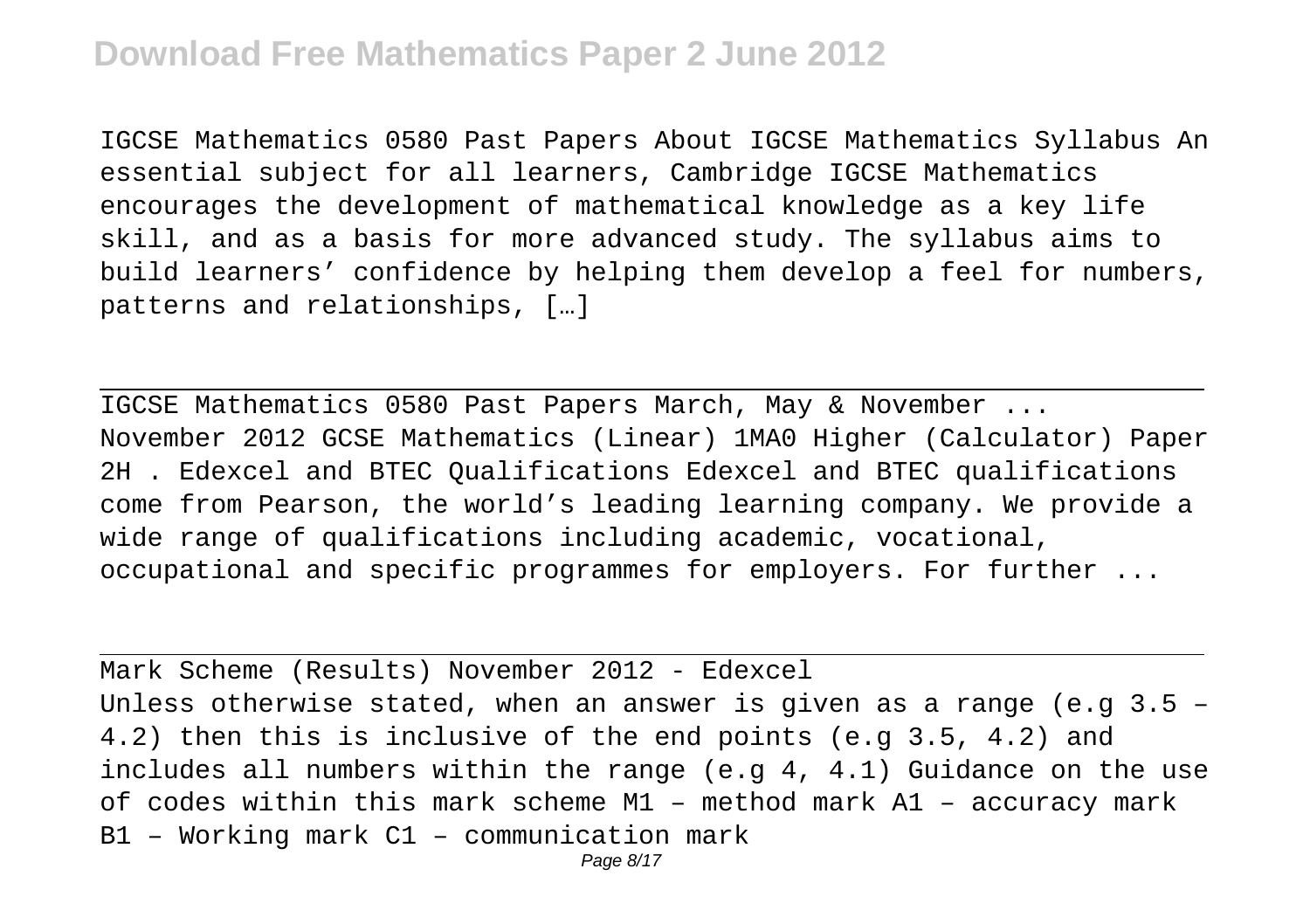Mark Scheme (Results) Summer 2012 - Maths Genie And remember, you are not supposed to find these papers easy! Just don't give up and keep smiling! When marking these papers, you might want to use the grade boundaries from the June 2013 paper as a guide Please note: Paper 1 is out of 70, and Paper 2 out of 105.  $C = 33 B =$ 60 A = 87 A\* = 118 A<sup> $\sim$ </sup> = 149 Max = 175

AQA Level 2 Certificate in Further Mathematics Past Papers ... GCSE Maths Edexcel June 2012 F Calc QP Pdf-- Download GCSE Maths Edexcel June 2012 F NonCalc QP Pdf -- Download GCSE Maths Edexcel June 2013 F Calc QP Pdf -- Download

Maths GCSE - Edexcel (Old Specification) | AEC Tutors GCSE Mathematics presentation: part 2 (WMV, 13MB) Introduction to GCSE Mathematics presentation (PDF, 415KB) (4) Question papers, mark schemes and reports (1) 2015 - November series. Past paper materials' availability dates for all series (2) 2017 - June series. Log in to Interchange to download the most recent past papers materials (schools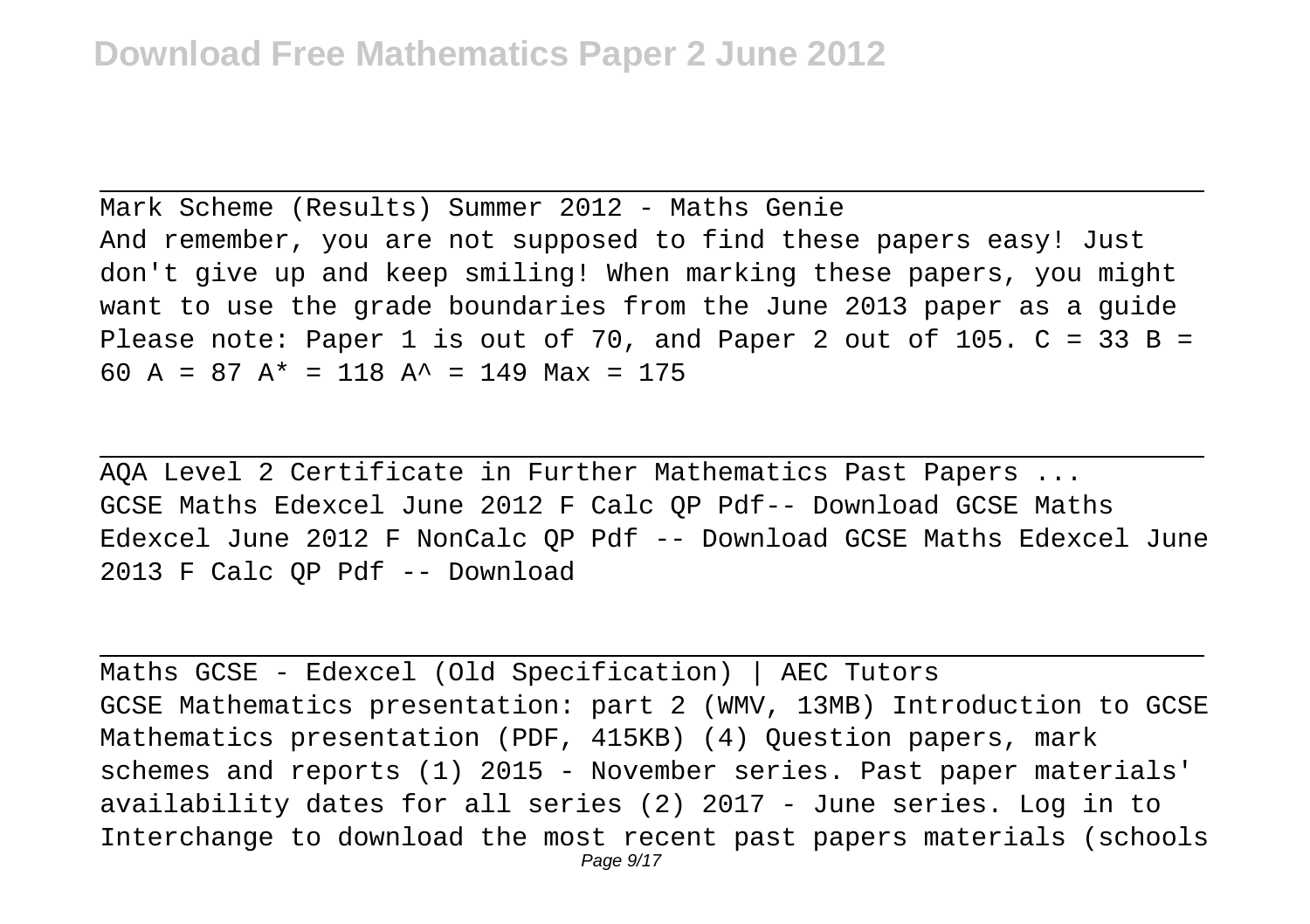only)

Cambridge AS and A Level Mathematics is a revised series to ensure full syllabus coverage. This coursebook has been revised and updated to ensure that it meets the requirements for the Pure Mathematics 2 and 3 (P2 and P3) units of Cambridge AS and A Level Mathematics (9709). Additional materials have been added to sections on logarithmic and exponential functions, the derivative of tan x and vectors. All of the review questions have been updated to reflect changes in the style of questions asked in the course.

'This is a fantastic book which provides creative and practical suggestions of how to engage all children in writing' - Sarah Martin-Denham, Senior Lecturer in Primary Education, University of Sunderland This book is a practical guide designed to stimulate story writing in the early years and primary classroom. It offers a collection of novel and effective Ideas which can be used by educators to energise, excite and motivate children to willingly write stories across the 3-11 age phase. Each chapter offers creative and innovative Ideas to get children writing stories, including: - how to help children 'see the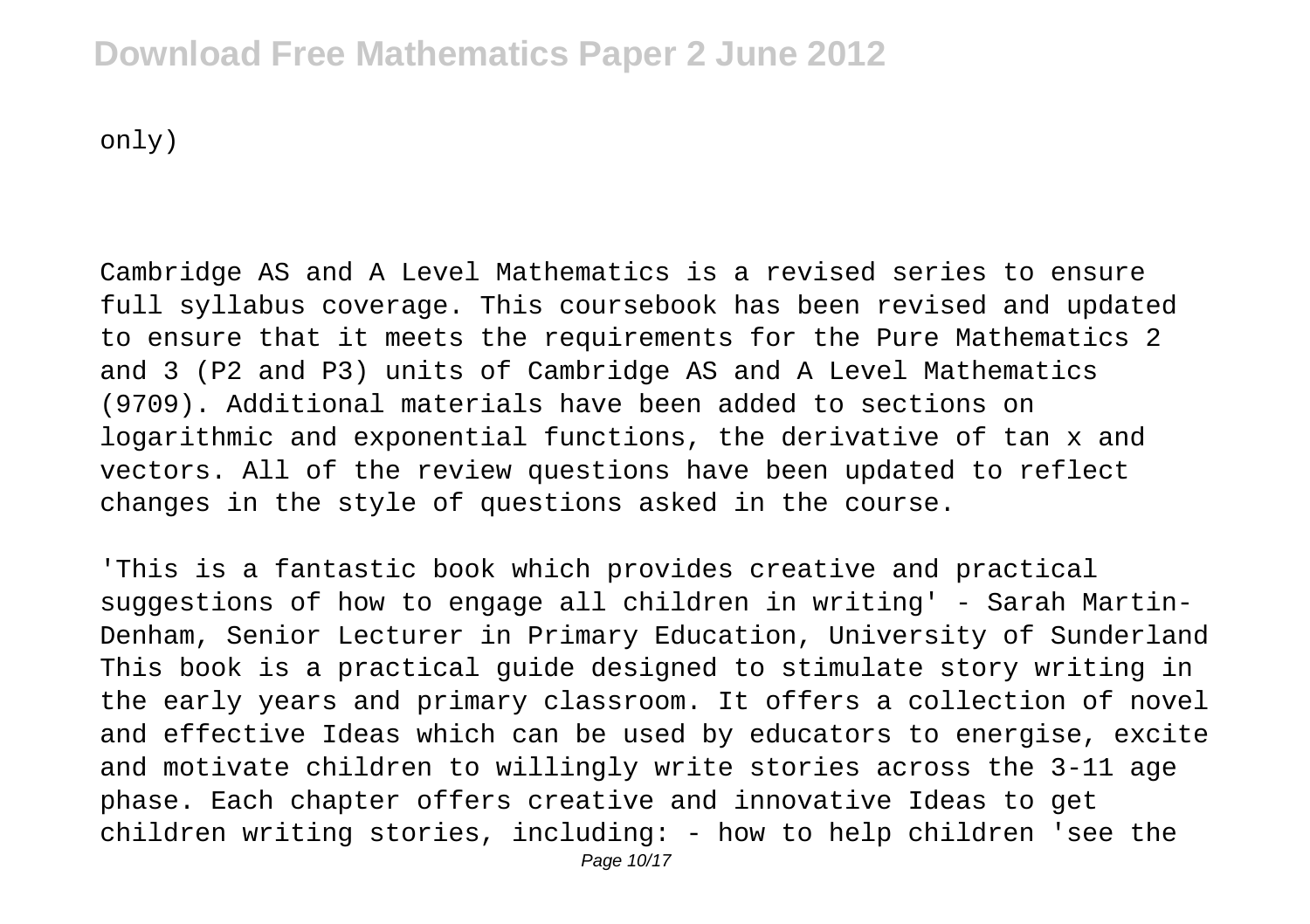point' of story writing - how speaking and listening, reading and phonics can be utilised to enhance written stories - how technology can facilitate refreshing story writing - how story writing can be physically interactive. By combining theory with practice, this book is ideal for those training to teach the 3 to 11 age range, those beginning their teaching career, and those who are established in their professional role. Simon Brownhill is Senior Teaching Associate at the University of Cambridge.

Buku IGCSE ini merupakan aplikasi dari pelajaran matematika yang berbasis di University of Cambridge. Berisi kumpulan soal lengkap dengan kunci jawaban. Memudahkan para siswa dalam menghadapi pelajaran matematika. Semoga buku ini bisa menjadi jembatan bagi para siswa yang ingin menguasai mata pelajaran matematika dengan baik.

The new edition of the book Study Guide for CTET Paper 1 - English (Class 1 - 5 teachers), English 5th edition, has been updated with the CTET July 2013 to Sep 2016 Solved question papers. • The languages covered in the book are English (1st language) and Hindi (2nd language). • The book provides separate sections for Child Development & Pedagogy, English Language, Hindi Language, EVS and Mathematics. • Each section has been divided into chapters. For each chapter an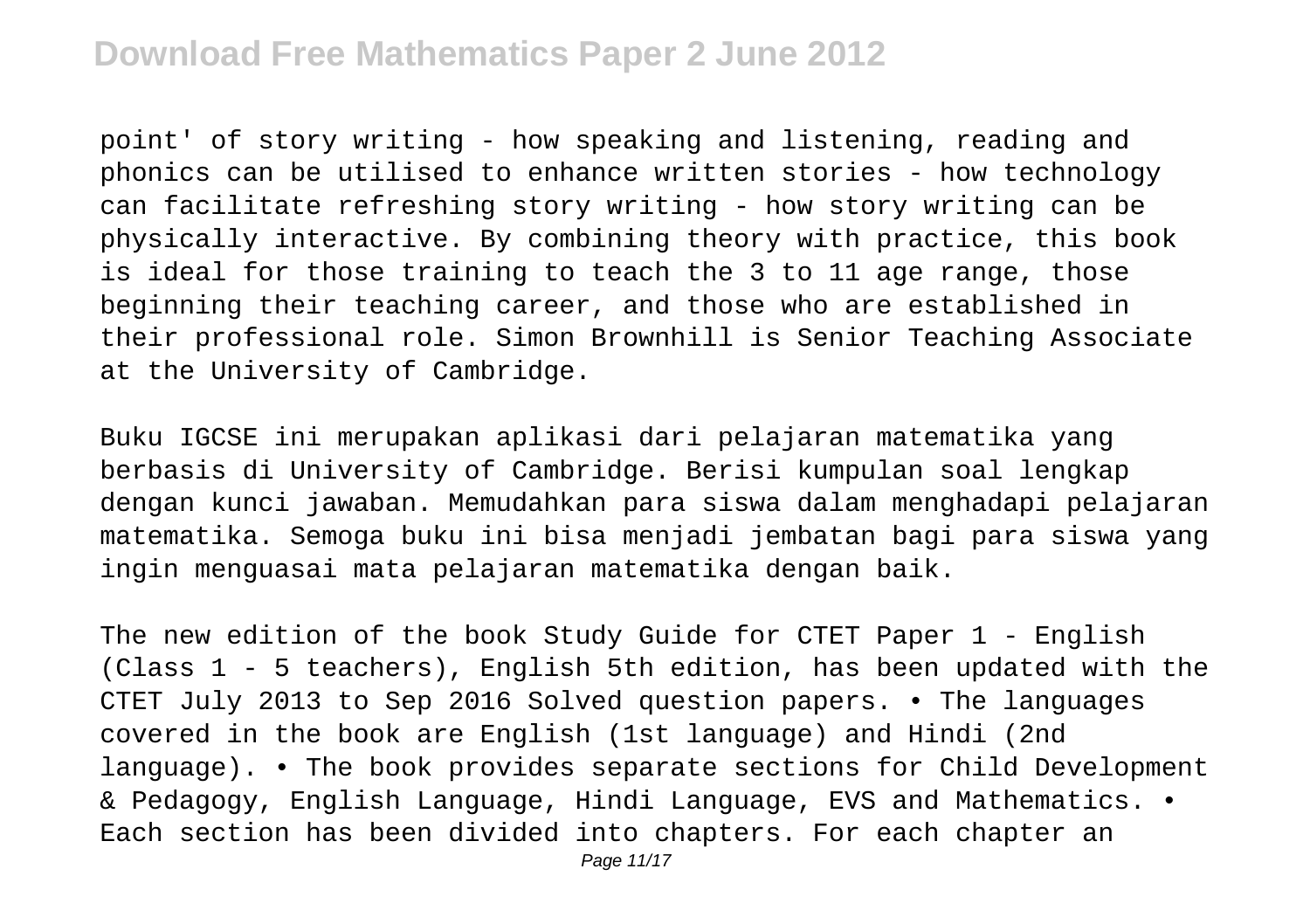exhaustive theory has been provided which covers the complete syllabus as prescribed by the CBSE/ NCERT/ NCF 2005. • This is followed by 2 set of exercises. • The exercise 1 contains a set of MCQs from the PREVIOUS YEAR Question Papers of CTET and various STET's. • The exercise 2, "TEST YOURSELF" provides carefully selected MCQs for practice. • The book is a must for all the candidates appearing in the Paper 1 of the CTET and State TETs like UPTET, Rajasthan TET, Haryana TET, Bihar TET, Uttarakhand TET, Punjab TET, Tamil Nadu TET etc.

A series of Ofsted inspections on Army Apprenticeships conducted in 2013 rated the overall effectiveness as good. This was an improvement over the last inspection in 2009, rated as satisfactory (now called 'requires improvement'). Some 28 per cent of Army recruits were less than 18 years of age. Further information is needed on why the Army is so dependent on recruiting personnel under the age of 18 years compared to the other two Services, and whether steps are being taken to reduce this dependency. Of those recruited in 2012, 3.5 per cent of the Army were rated at entry level 2 for literacy (that of a 7 to 8 year old) and 39 per cent had a literacy level of an eleven year old. If as the MoD states, it has to recruit personnel at whatever level of attainment is available, then it should boost remedial action when recruitment entry standards are particularly low. In light of changes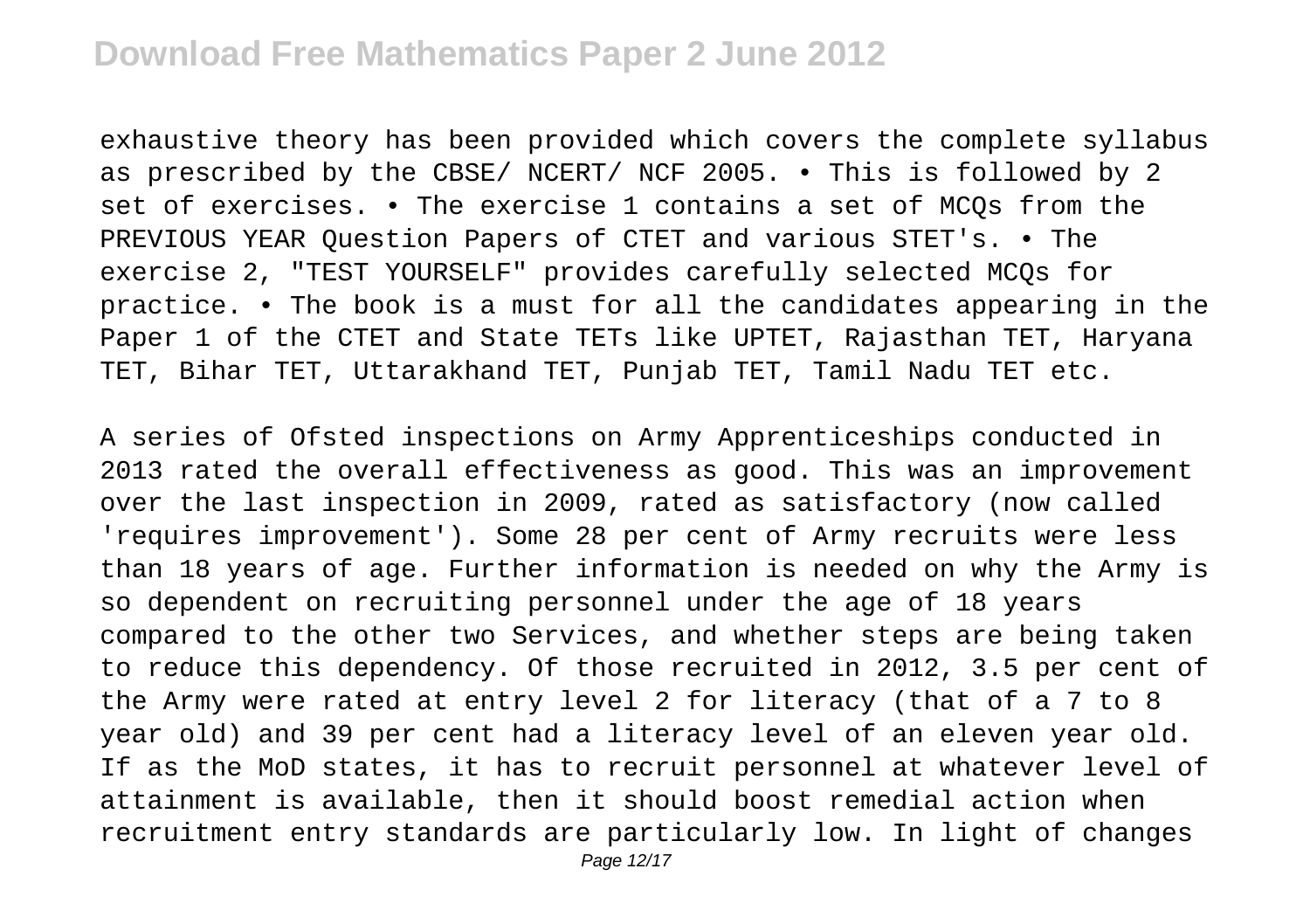brought about by Future Force 2020, it may be that recruiting personnel with higher levels of attainment would better meet the future needs of the Armed Forces. Whilst the Committee recognises that some recruits may not be eager to take further academic exams, the MoD should encourage more recruits to undertake English and Maths GCSEs which would stand them in good stead for future employment. The MoD has carried out some useful pilot projects with paramedic training and should identify more potential projects to ensure that vital skills paid for by the MoD are not lost to the country

New pulse-shaping techniques allow for optical multiplexing with highest spectral efficiencies. We introduce the general theory of orthogonal pulse-shaping and then discuss with more emphasis the orthogonal frequency division multiplexing (OFDM) and Nyquist frequency division multiplexing schemes. Subsequently, we show that rectangularly shaped pulses as used for OFDM can mathematically be treated by the Fourier transform. This leads us to the theory of the time-discrete Fourier transform (DFT) and to a discussion of practical implementations of the DFT and its inverse in the optical domain. The chapter is concluded with exemplary implementations of OFDM transceivers that relay either on direct pulse-shaping or the DFT approaches.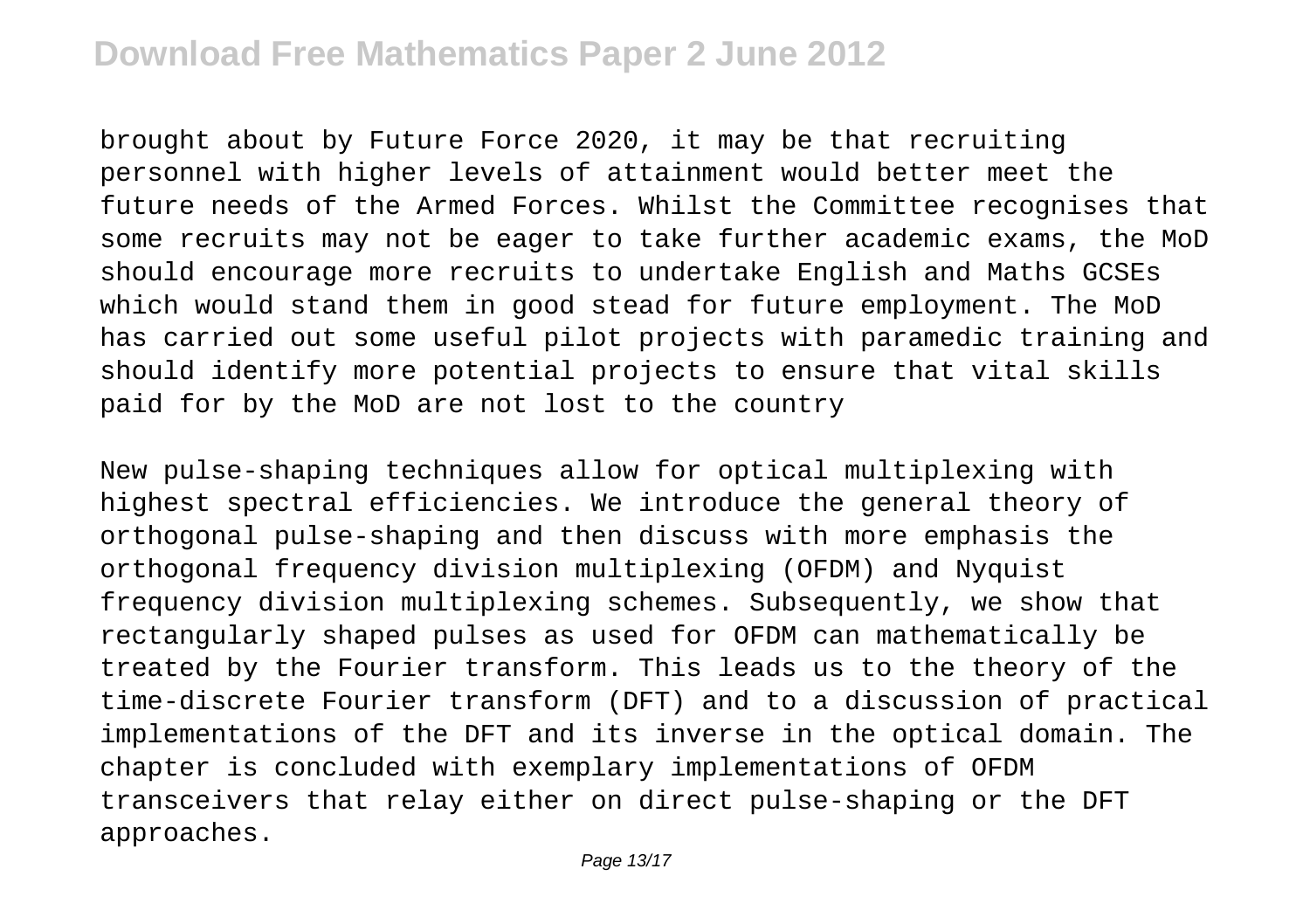This book constitutes the joint refereed proceedings of Calculemus 2014, Digital Mathematics Libraries, DML 2014, Mathematical Knowledge Management, MKM 2014 and Systems and Projects, S&P 2014, held in Coimbra, Portugal, during July 7-11, 2014 as four tracks of CICM 2014, the Conferences on Intelligent Computer Mathematics. The 26 full papers and 9 Systems and Projects descriptions presented together with 5 invited talks were carefully reviewed and selected from a total of 55 submissions. The Calculemus track of CICM examines the integration of symbolic computation and mechanized reasoning. The Digital Mathematics Libraries track - evolved from the DML workshop series features math-aware technologies, standards, algorithms and processes towards the fulfillment of the dream of a global DML. The Mathematical Knowledge Management track of CICM is concerned with all aspects of managing mathematical knowledge in the informal, semi-formal and formal settings. The Systems and Projects track presents short descriptions of existing systems or on-going projects in the areas of all the other tracks of the conference.

This edited book brings together for the first time an international collection of work focused on two important aspects of any young child's life – learning mathematics and starting primary or elementary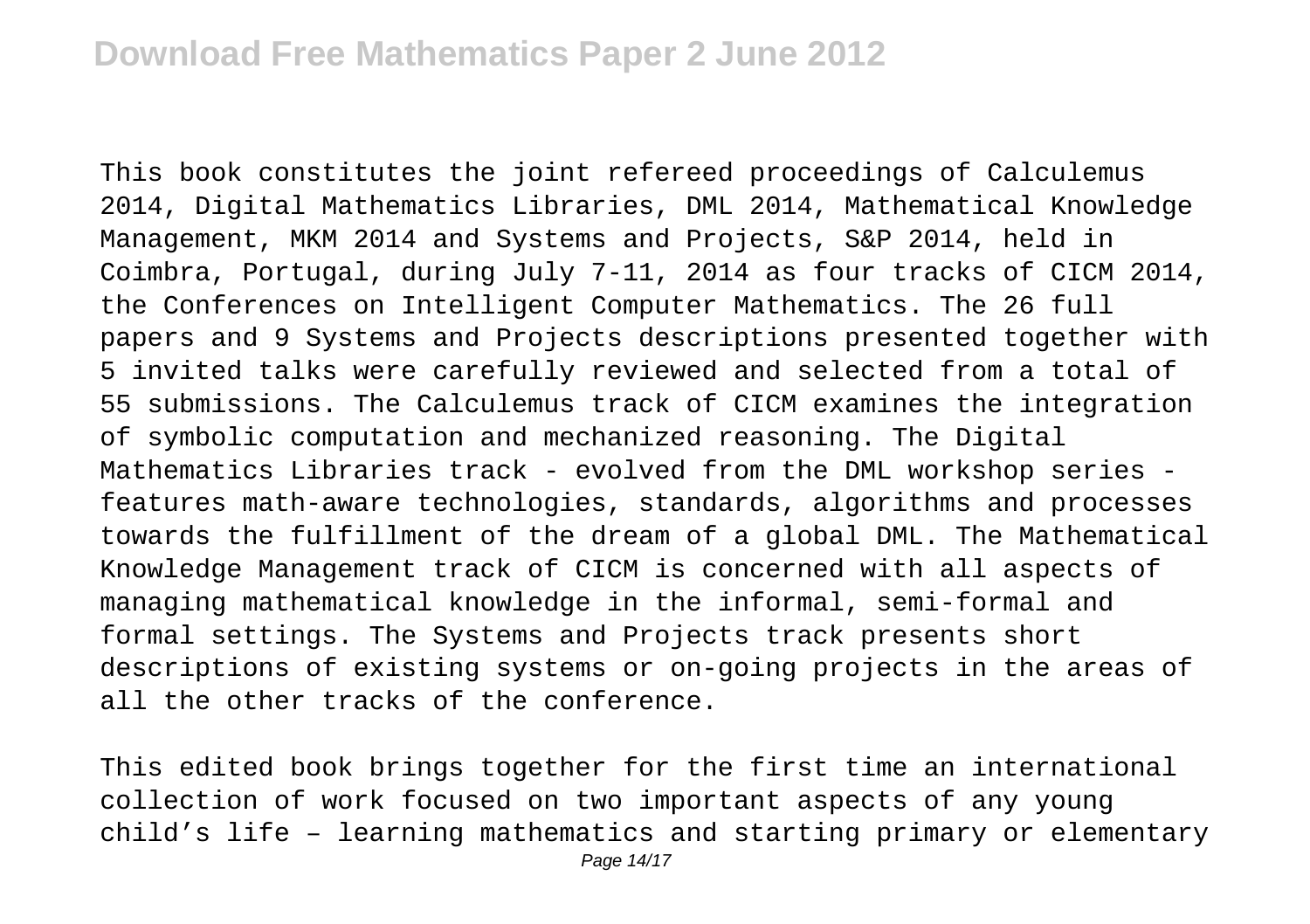school. The chapters take a variety of perspectives, and integrate these two components in sometimes explicit and sometimes more subtle ways. The key issues and themes explored in this book are: the mathematical and other strengths that all participants in the transition to school bring to this period of a child's life; the opportunities provided by transition to school for young children's mathematics learning; the importance of partnerships among adults, and among adults and children, for effective school transitions and mathematics learning and teaching; the critical impact of expectations on their mathematics learning as children start school; the importance of providing children with meaningful, challenging and relevant mathematical experiences throughout transition to school; the entitlement of children and educators to experience assessment and instructional pedagogies that match the strengths of the learners and the teachers; the importance for the aspirations of children, families, communities, educators and educational organisations to be recognised as legitimate and key determinants of actions, experiences and successes in both transition to school and mathematics learning; and the belief that young children are powerful mathematics learners who can demonstrate this power as they start school. In each chapter, authors reflect on their work in the area of mathematics and transition to school, place that work within the overall context of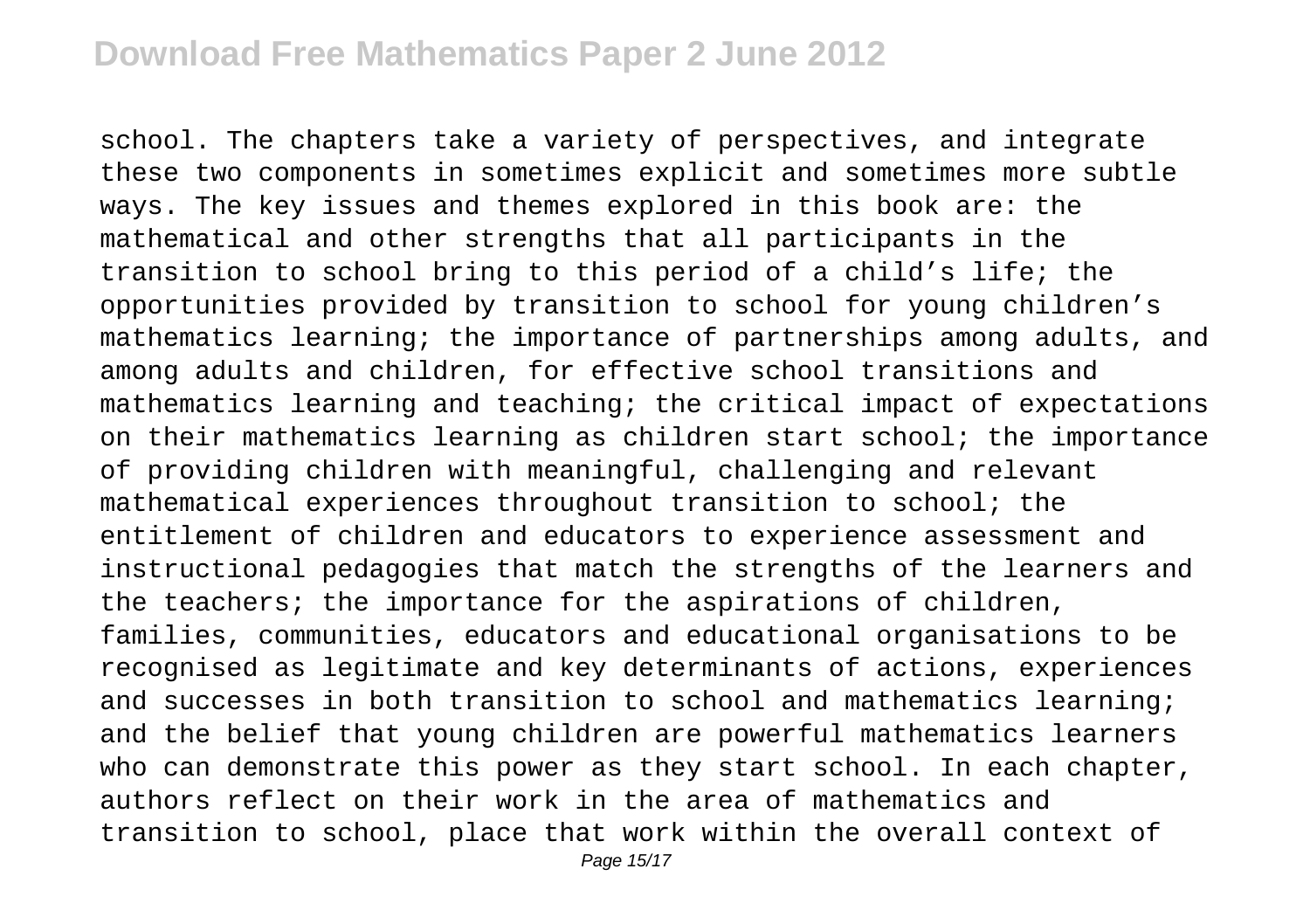research in these fields, predict the trajectory of this work in the future, and consider the implications of the work both theoretically and practically.

Optical Fiber Telecommunications VI (A&B) is the sixth in a series that has chronicled the progress in the R&D of lightwave communications since the early 1970s. Written by active authorities from academia and industry, this edition brings a fresh look to many essential topics, including devices, subsystems, systems and networks. A central theme is the enabling of high-bandwidth communications in a cost-effective manner for the development of customer applications. These volumes are an ideal reference for R&D engineers and managers, optical systems implementers, university researchers and students, network operators, and investors. Volume A is devoted to components and subsystems, including photonic integrated circuits, multicore and few-mode fibers, photonic crystals, silicon photonics, signal processing, and optical interconnections. Volume B is devoted to systems and networks, including advanced modulation formats, coherent detection, Tb/s channels, space-division multiplexing, reconfigurable networks, broadband access, undersea cable, satellite communications, and microwave photonics. All the latest technologies and techniques for developing future components and systems Edited by two winners of